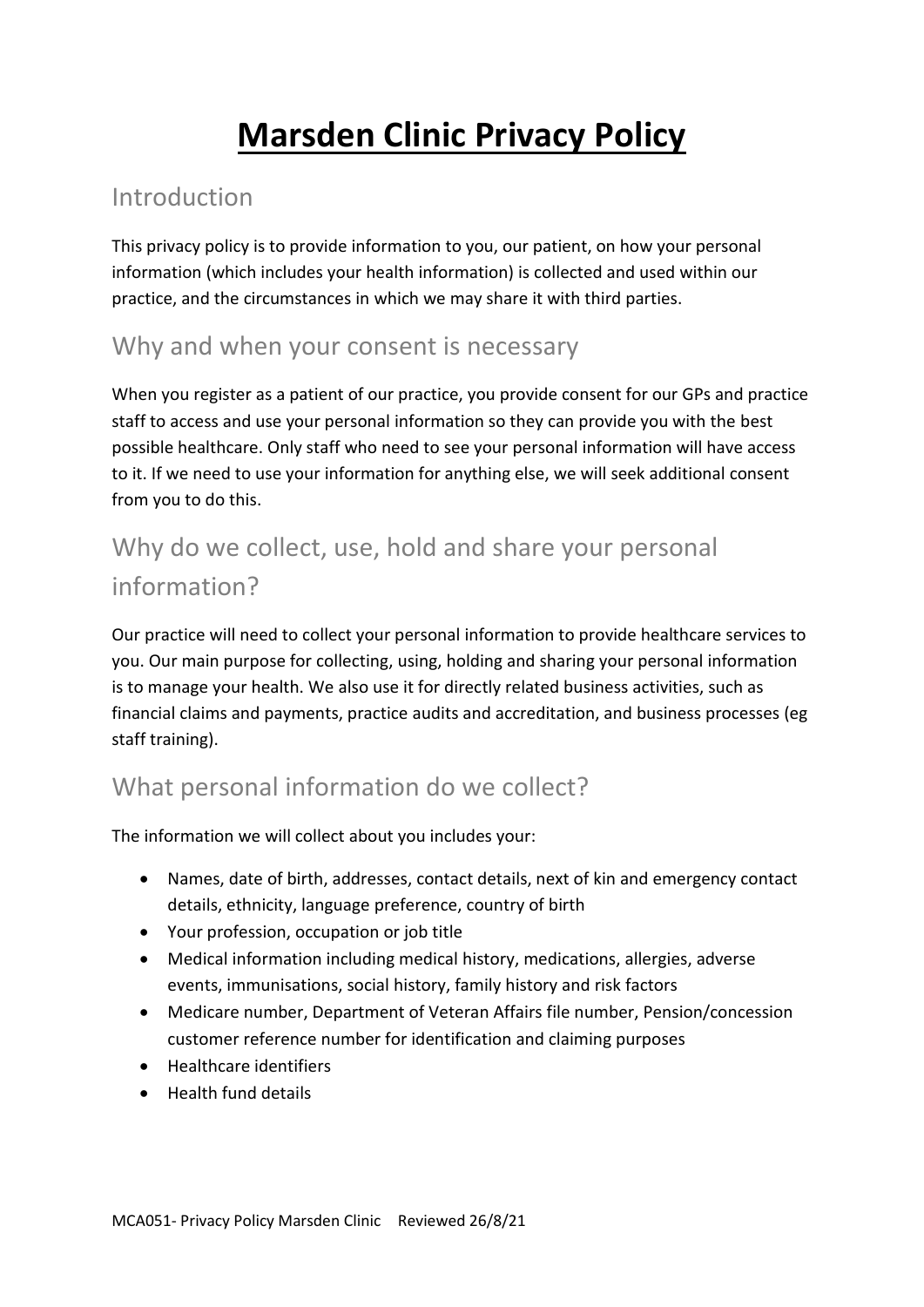## Dealing with us anonymously

You have the right to deal with us anonymously or under a pseudonym unless it is impracticable to do so, or unless we are required or authorised by law to only deal with identified individuals.

#### How do we collect your personal information?

Our practice may collect your personal information in several different ways.

- 1. When you make your first appointment, our practice staff will collect your personal and demographic information via your registration.
- 2. During the course of providing medical services, we may collect further personal information.
- 3. Information can also be collected through electronic transfer of prescriptions (eTP), My Health Record eg. via Shared Health Summary, Event Summary.
- 4. We may collect your personal information when you telephone us or email us.
- 5. In some circumstances, personal information may also be collected from other sources. Often this is because it is not practical or reasonable to collect it from you directly. This may include information from:
	- a) Your guardian or responsible person
	- b) Other involved healthcare providers, such as specialists, allied health professionals, hospitals, community health services, pathology and diagnostic imaging services.
	- c) Your health fund, Medicare, or the Department of Veteran Affairs (as necessary)

# When, why and with whom do we share your personal information?

We sometimes share your personal information with:

- Third parties who work with our practice for business purposes, such as accreditation agencies or information technology providers. These third parties are required to comply with APPs and this policy
- Other healthcare providers
- When it is required by law (eg court subpoenas)
- When it is necessary to lessen or prevent a serious threat to a patient's life, health or safety or public health or safety, or it is impractical to obtain the patient's consent
- To assist in locating a missing person
- To establish, exercise or defend an equitable claim
- For the purpose of confidential dispute resolution process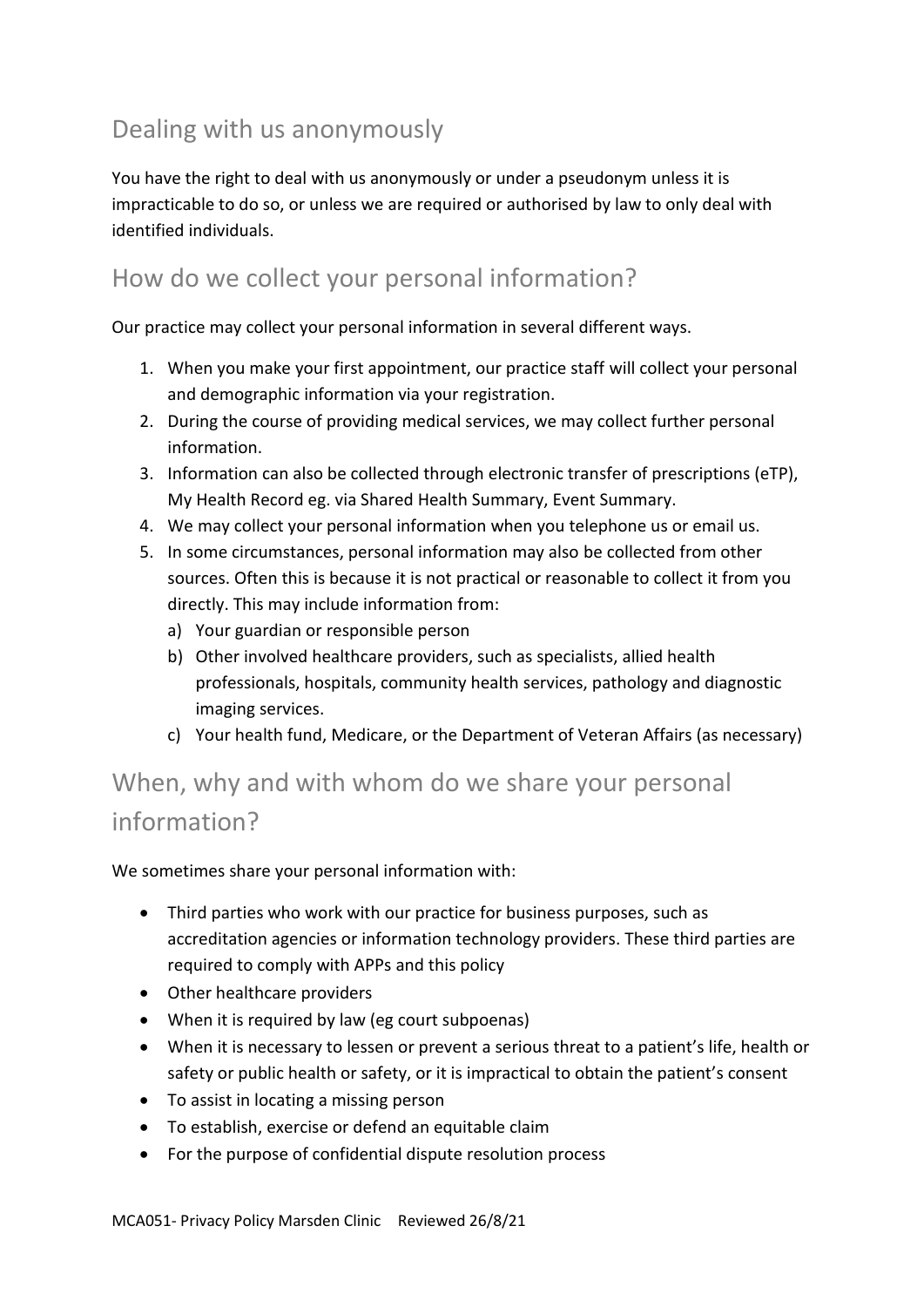- Where there is a statutory requirement to share certain personal information (eg some diseases require mandatory notification)
- During the course of providing medical services through eTP, My Health Record (eg via Shared Health Summary, Event Summary).

Only people who need to access your information will be able to do so. Other than in the course of providing medical services or as otherwise described in this policy, our practice will not share personal information with any third party without your consent.

We will not share your personal information with anyone outside Australia (unless under exceptional circumstances that is permitted by law) without your consent.

Our practice will not use your personal information for marketing any of our goods or services directly to you without your express consent. If you do not consent, you may opt out of direct marketing at any time by notifying our practice in writing.

#### How do we store and protect your personal information?

Your personal information may be stored at our practice in various forms eg. electronic records, paper records, visual records (Xrays, CT scans, photos).

Our practice stores all personal information securely.

Electronic records are protected on a secure computer system that is password protected. Paper records are stored in a secure environment.

You have the right to request access to, and correction of your personal information.

Our practice acknowledges patients may request access to their medical records. We require you to put this in writing and our practice will respond within a reasonable time, generally within 14 days.

#### How can you access and correct your personal information?

You may request access to any personal information we hold about you at any time by contacting us. We may charge you a fee to cover our administrative and other reasonable costs in providing the information to you and, if so, you will be advised of fee charges. We will not charge for making any corrections to your personal information.

Our practice will take reasonable steps to correct your personal information where the information is not accurate or up to date. From time to time, we will ask you to verify that your personal information held by the practice is current and correct. You may also request that we correct or update your information, and you should make such requests in writing to Marsden Clinic.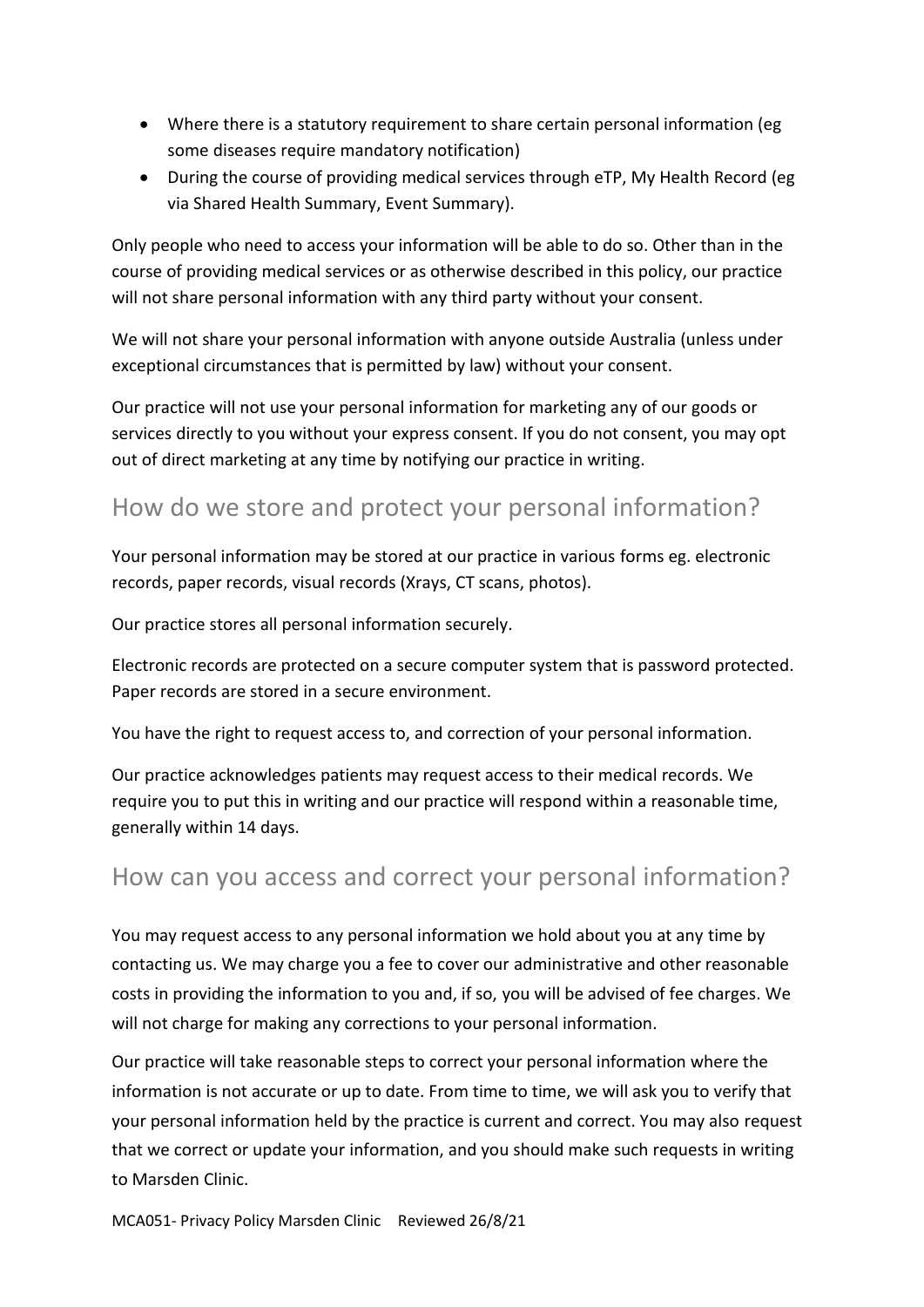#### Links

Our websites may contain links to other websites operated by third parties. We make no representations or warranties in relation to the privacy practices of any third party website and we are not responsible for the privacy policies or the content of any third party website. Third party websites are responsible for informing you about their own privacy practices.

#### Email

Email is not a secure form of transmission

Communication via email does not ensure your privacy and confidentiality. The use of unencrypted and unsecured email can create risks to the privacy and security of personal and sensitive health information.

Our practice does not encourage unencrypted email that can create the risk your health information may be intercepted during transmission, and easily be read by an unintended recipient.

Our practice sends and receives correspondence and reports to and from our clinical desktop system to other healthcare providers through the use of conformant secure messaging software.

#### Privacy and our website

Our practice website has security measures in place, however it is a public network domain. We do not apply tracking cookies to our website. It is your responsibility and risk to ensure you have adequate precautions in place to minimise any risk of infections and viruses to computers, internet capable devices and software.

# How can you lodge a privacy-related complaint, and how will the complaint be handled at our practice?

We take complaints and concerns regarding privacy seriously. You should express any privacy concerns you may have in writing. We will then attempt to resolve it in accordance with our resolution procedure. Please address all complaints to your GP or the Practice Manager at Marsden Clinic

You may also contact the OAIC. Generally, the OAIC will require you to give them time to respond before they will investigate. For further information visit [www.oaic.gov.au](http://www.oaic.gov.au/) or call the OAIC on 1300 363 992.

You may also contact the QLD Health Quality & Complaints Commission: GPO Box 13281 George Street, Brisbane, 4001 Phone: 133646 Email: [info@oho.qld.gov.au](mailto:info@oho.qld.gov.au)

Medical Registration Board or the AMA.